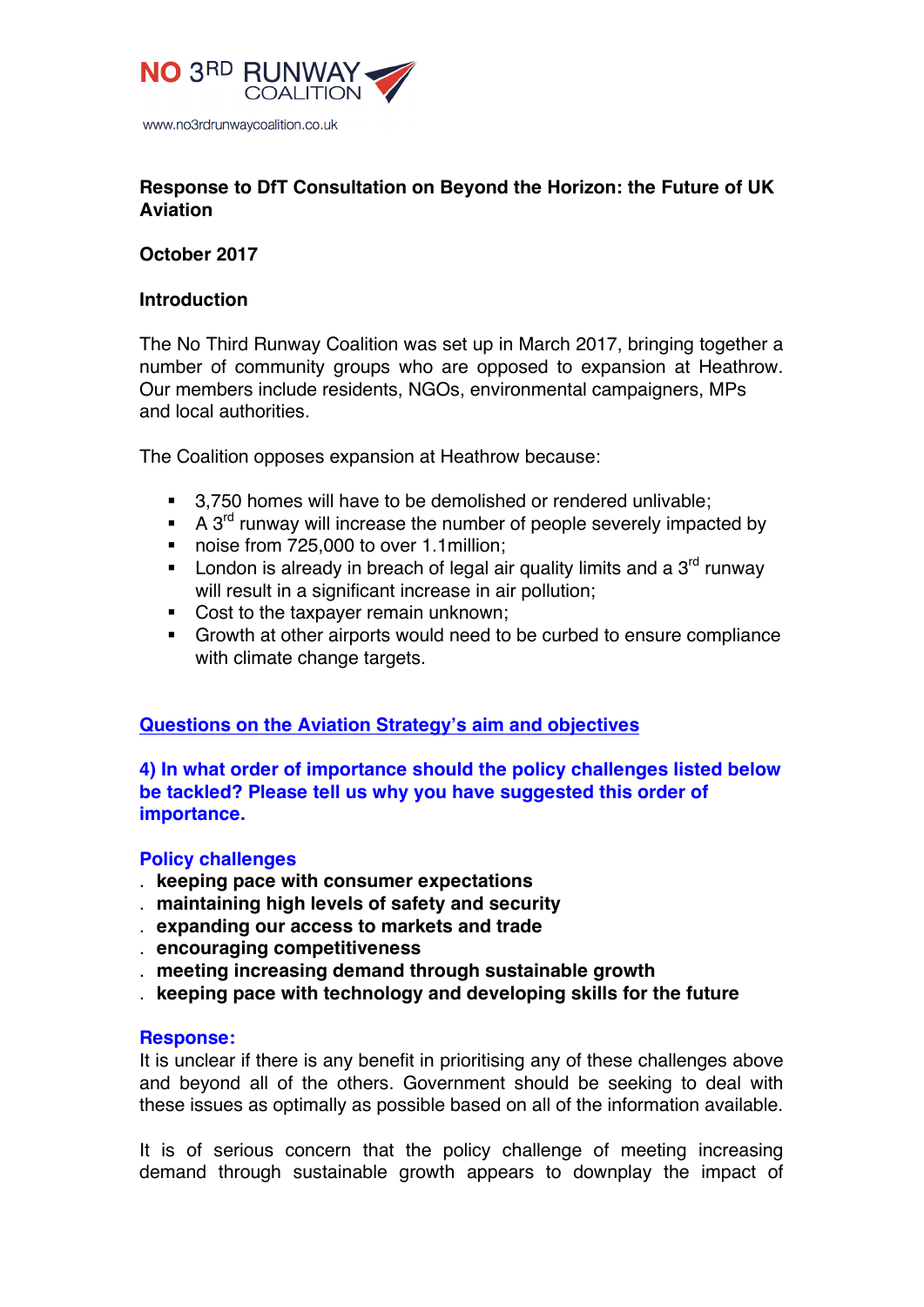

aviation on the environment. Potential solutions to this policy challenge have not been clearly identified, particularly in relation to noise, air pollution and climate change. Indeed such challenges seem almost an afterthought in comparison to the commitment to meeting increasing demand.

It is worth noting that this consultation has been published before the DfT has released its update passenger demand forecasts that may have a significant impact on future aviation capacity needs.

Given the significant local impacts of airport operations, it is also surprising not to see a policy challenge of community engagement identified.

# **5) The strategy's aim and objectives are:**

## **Aims and Objectives**

**Aim: To achieve a safe, secure and sustainable aviation sector that meets the needs of consumers and of a global, outward facing Britain.**

**The strategy will have the following six objectives:** 

- **help the aviation industry work for its customers**
- **ensure a safe and secure way to travel**
- **build a global and connected Britain**
- **encourage competitive markets**
- **support growth while tackling environmental impacts**
- **develop innovation, technology and skills**

## **What are your views on the proposed aim and objectives?**

#### **Response:**

Overall, the proposed policy objectives are not set at a sufficiently strategic level. The aviation strategy should not view aviation as an end in itself. Its objectives are surely about transporting passengers and freight over the coming decades. It needs to be set in the wider context of trends in these areas, including developments in rail transport and shipping, as well as wider policy aims in trade and the environment.

Specifically, the Coalition believes that the aim is too narrow and that the wording should be revised to reflect the needs of wider society, particularly communities that are adversely impacted by airports operations.

The mitigation of the impacts from airport operations should be given a more visible presence in the development of the Strategy. The Coalition would welcome the development of a community impact assessment objective to help achieve this.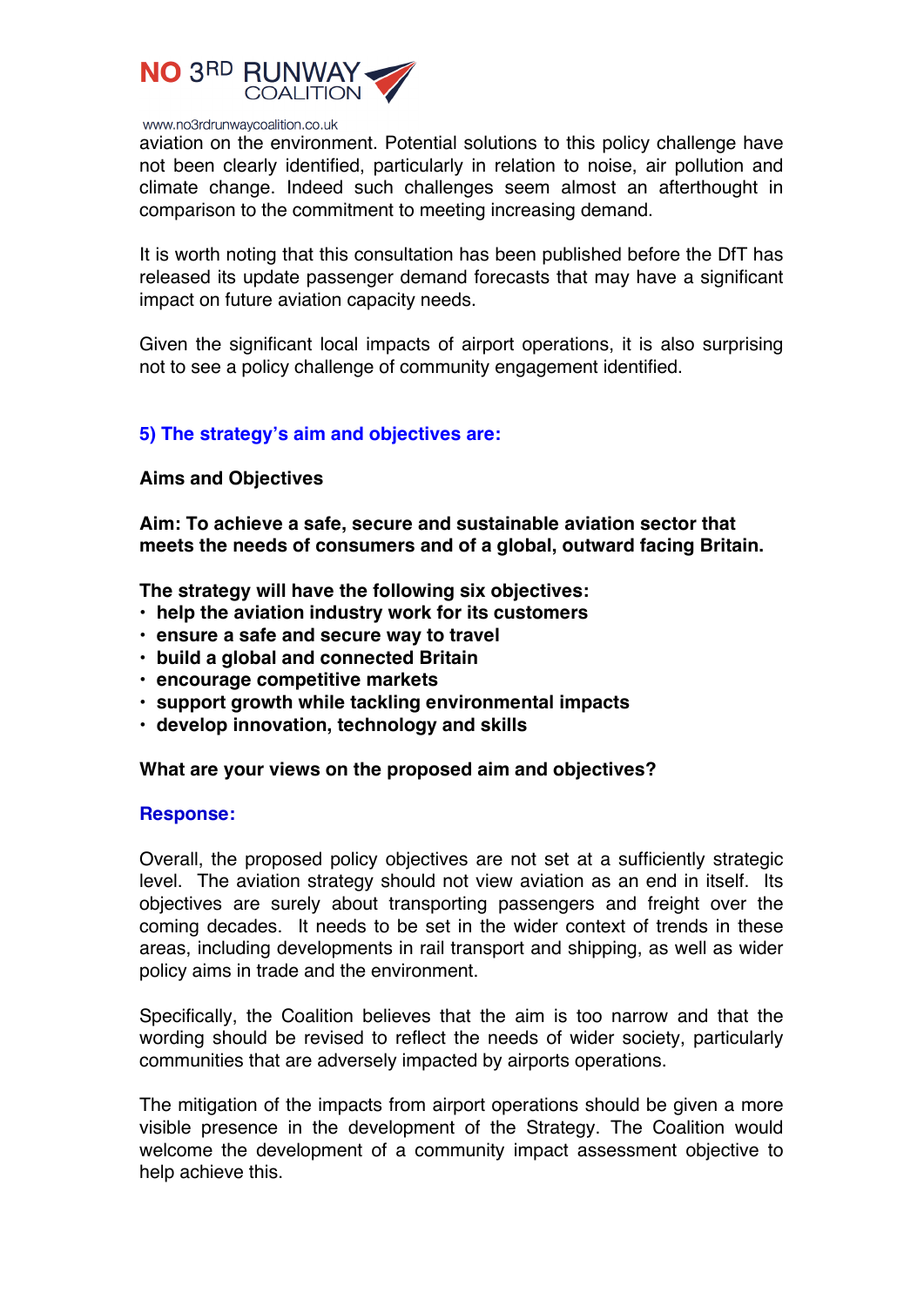

It is not clear why tackling environmental impacts has to be linked to supporting growth. There is significant concern that linking the two is confusing and unnecessary, especially when it can be asserted that increased growth results in greater environmental impact.

This objective seeks to be both business and environmentally friendly which may be laudable in many circumstances but on the issue of additional airport capacity may simply not be achievable. A new Heathrow runway would produce around 9 million tonnes of carbon dioxide a year, which is about 8% of all the emissions the UK can release in 2050 if it is to meet the targets in the Climate Change Act. Further, in order to meet these targets, the expansion of Heathrow would require restrictions on flights at all other airports, thereby undermining any potential growth opportunities.

Indeed, if flights numbers grow as predicted at all UK airports, the targets could only be met if demand were deliberately restricted through a carbon tax or a tough emissions trading scheme with a carbon price of over £600 per tonne. Neither policy initiative is on the horizon.

By 2050 emissions from aviation would constitute around 25% of total UK emissions. This will require significant reductions and restrictions in other sectors of the economy, including the complete decarbonisation of the rest of the transport system.

The CCC has said that allowing aviation emissions to overshoot the limit (as would be inevitable with a new runway) would imply other sectors making cuts beyond the limit of what is feasible.

The Coalition suggests that the reference to growth be removed from the environmental objective to help strengthen the Government's commitment to avoiding "unwelcome environmental impacts".

# **Questions on the policy making process**

# **6) The strategy's policy principles are:**

- **Consumer focused – it will put passengers and businesses at the centre of everything we do**
- **Market driven – it will emphasise the role of government as an enabler, helping to make the market work effectively**
- **Evidence led – it will target intervention on specific problems which government can address, avoiding activity that does not respond to a clear problem**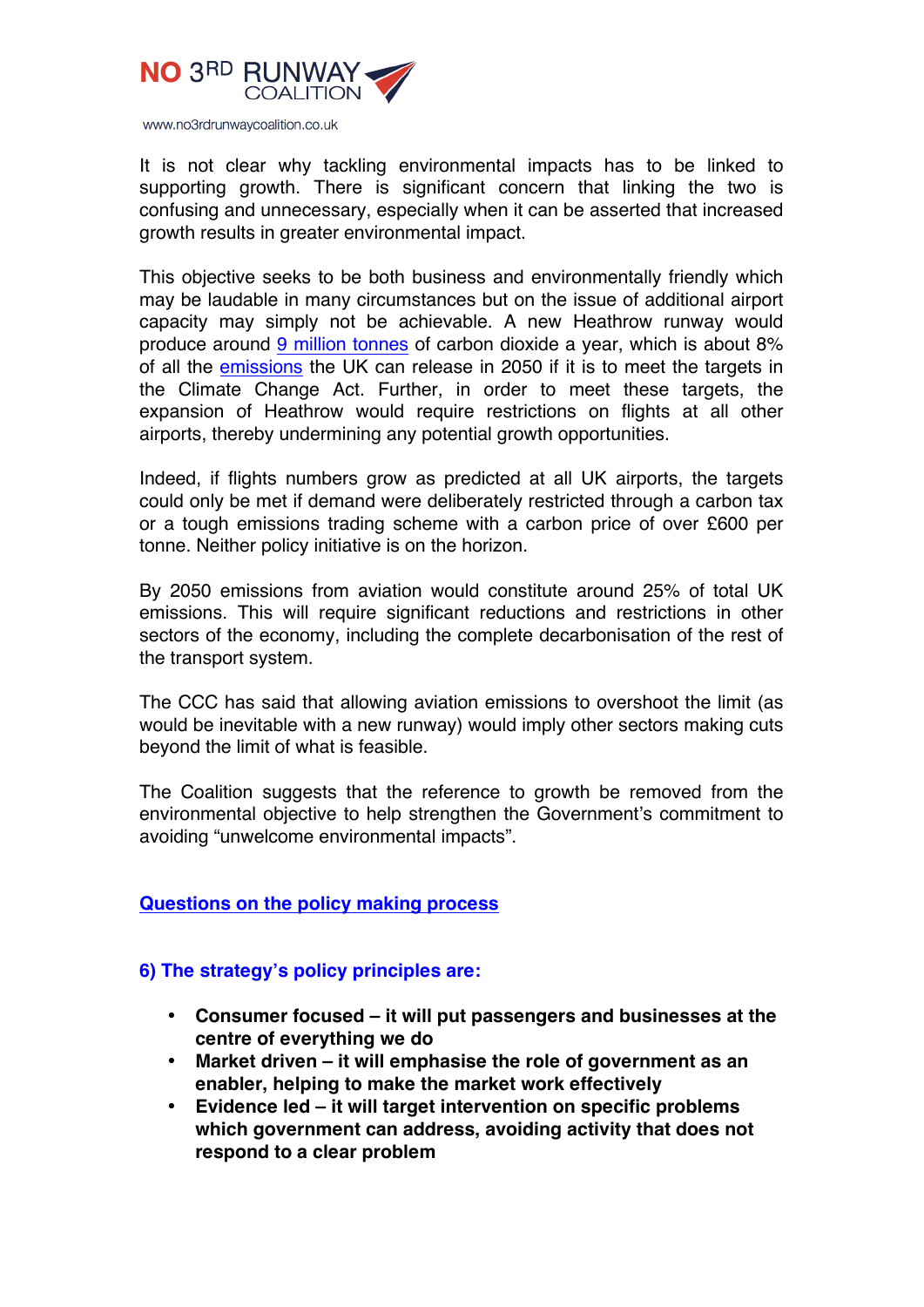

## **What are your views on the proposed principles?**

## **Response:**

The Coalition welcome the evidence led principle but must caution that ALL evidence is taken into account including the negative impacts of airport operations. It is not appropriate to dismiss or not publicise the disbenefits from increased aviation activity. Decision makers must have all the evidence available to them to ensure they are fully informed of the consequences of their policies.

If a market driven principle is to be adopted, the strategy needs to be based on a full analysis of the aviation market in the UK. Such an analysis would seek answers to questions such as:

- How well does the market operate?
- What elements of subsidy does the sector enjoy?
- How competitive is the market between different airports in the UK?
- Are consumers paying the full economic cost of flying i.e. are the externalities such as health and pollution costs reflected in the price?

A key issue with a market driven approach with the Government as enabler is what happens when the market does not deliver as expected? There have been multiple occasions over the decades on large infrastructure projects where the market has not delivered and the Government and ultimately taxpayers end up picking up the bill.

There is again an absence of community representation from the principles, in fact community is only referred to twice in the whole document and one of those is a footnote.

There should a be a community principle developed to ensure that those most impacted by airport operations have clearly defined channels of communication and appropriate mechanisms to be engaged in policy development and implementation. Placing passengers and business at the centre risks undermining local community relations and alienating those who live close to airports.

# **7) Policy tests**

# **1. What is the rationale for action?**

*This will remain focused on what the government is trying to achieve, not just in terms of outputs (such as the publication of an Aviation Strategy), but the final outcome for the sector and society.* 

**2. What is government's role?**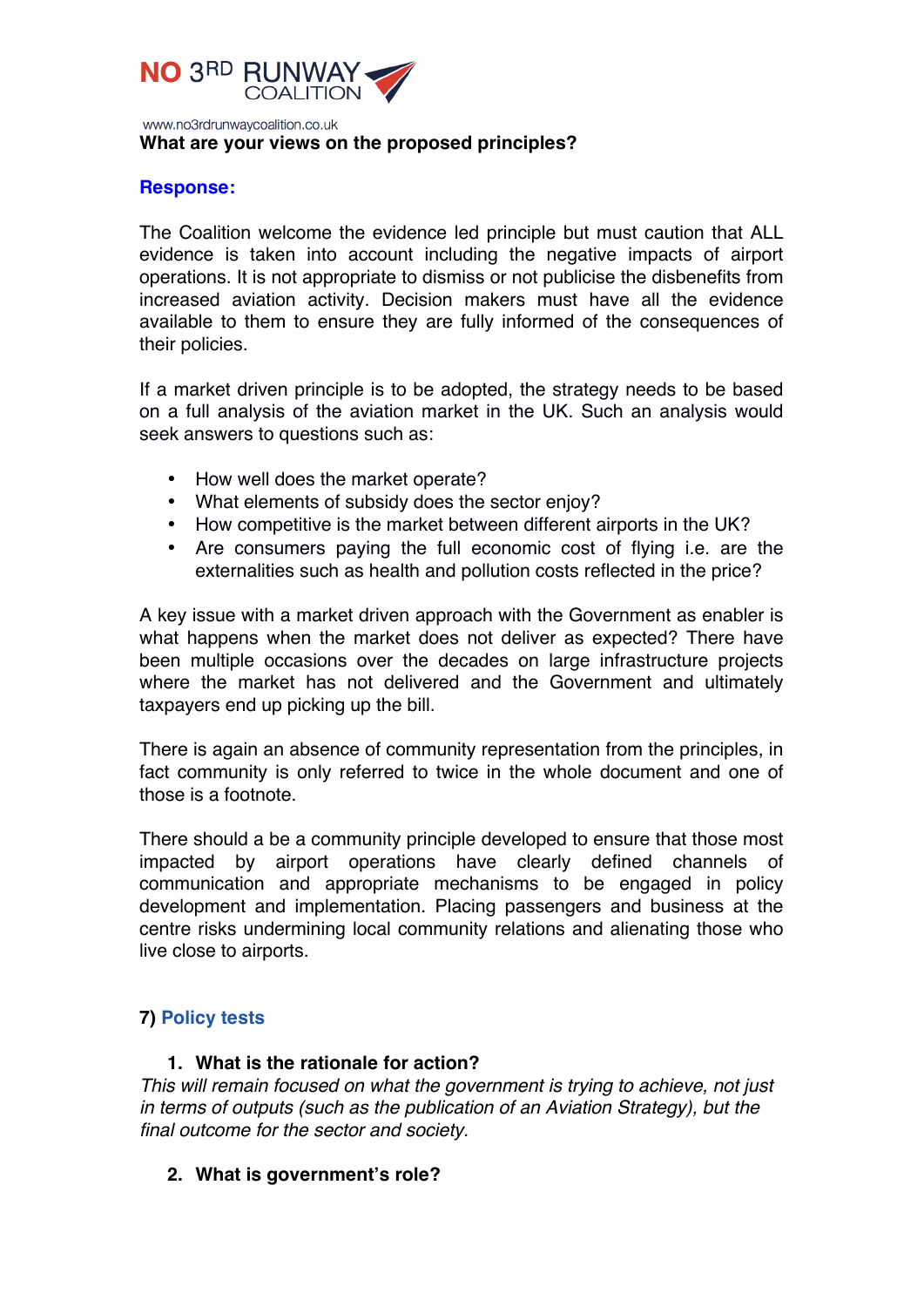

*This will look at the need for government action to fix an identified problem, or whether activity is better carried out by others.* 

# **3. What does the evidence say?**

*This is a test of whether the government is using the best available evidence and whether there is anything that could be done to improve the information and data available to decision makers.* 

# **4. Have all of the options been considered?**

*This will ask whether there are other approaches that may not have previously been considered.* 

# **5. What is the effectiveness of any proposed action?**

*This will ask whether government has considered the practicalities of policy decisions and if these have been properly discussed with those affected or who have an interest.* 

# **What are your views on the proposed policy tests?**

## **Response:**

.

The policy tests seem to be broadly useful for the development of strategy, however as always implementation will be the key to success.

It is vital that Government takes its role and responsibilities seriously and does not simply try to defer difficult to solve problems to the industry or local authorities, particularly on issues such as air quality where national leadership and action is required.

It is reassuring to see a commitment from Government to an assessment of evidence-based policies. A comprehensive analysis of the community and environmental impacts of policies that includes the benefits and disbenefits would be a welcome move towards best practice and help to ensure these impacts are fully understood and mitigated where appropriate.

On option 4, it needs to be clear that the do nothing option will be fully analysed in accordance with Treasury guidance. For example, how much spare capacity now exists or could be created at airports across the UK without any government expenditure? This would be consistent with the market driven approach mentioned earlier i.e. what solutions would be market develop if government spent no money in support of a particular option.

## **Specific question on utilising existing runways**

**8) What are your views on the government's proposal to support airports throughout the UK making the best use of their existing**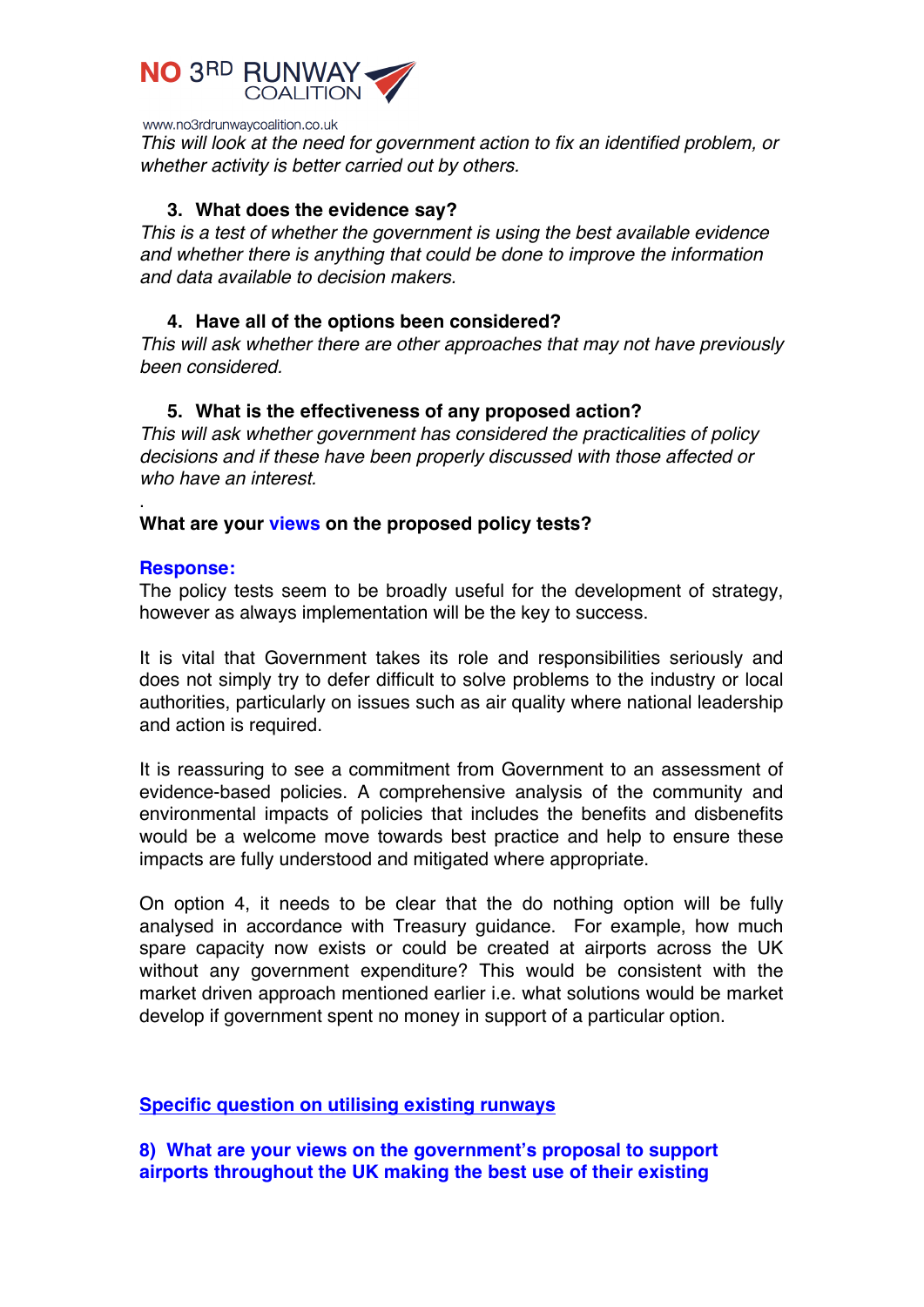

www.no3rdrunwaycoalition.co.uk **runways, subject to environmental issues being addressed?** 

#### **Response:**

Such a strategy would make sense in a scenario where Heathrow is not expanded. Many regional airports have significant spare capacity that could be better utilised. Indeed, passengers and businesses want to be able to travel from their local airport to their destination.

#### **Questions on the consultation process**

**9) This document sets out the questions that the government would like to explore in developing the Aviation Strategy, within each of the six objectives that have been identified. These can be found at the end of chapters 3-8. Are there any other specific questions on the six objectives that you think should be included in the planned consultations?** 

#### **Response**:

No comment.

# **10) Are there any other sources of information or evidence that the government should bear in mind when developing the strategy?**

#### **Response:**

There are a number of excellent sources of information for the Government to consider including work undertaken by TfL, local authorities, community groups and NGOs. Materials produced by these organisations should be considered, referenced and responded to as part of the strategy development process.

# **11) If yes, please give us some details of the sources of information or evidence.**

www.aef.org.uk www.wwf.org.uk www.greenpeace.com www.hacan.org https://tfl.gov.uk/corporate/publications-and-reports/aviation

**12) Does the proposed timetable (set out in chapter 2), provide enough time to examine the issues in sufficient depth?** 

**Response:**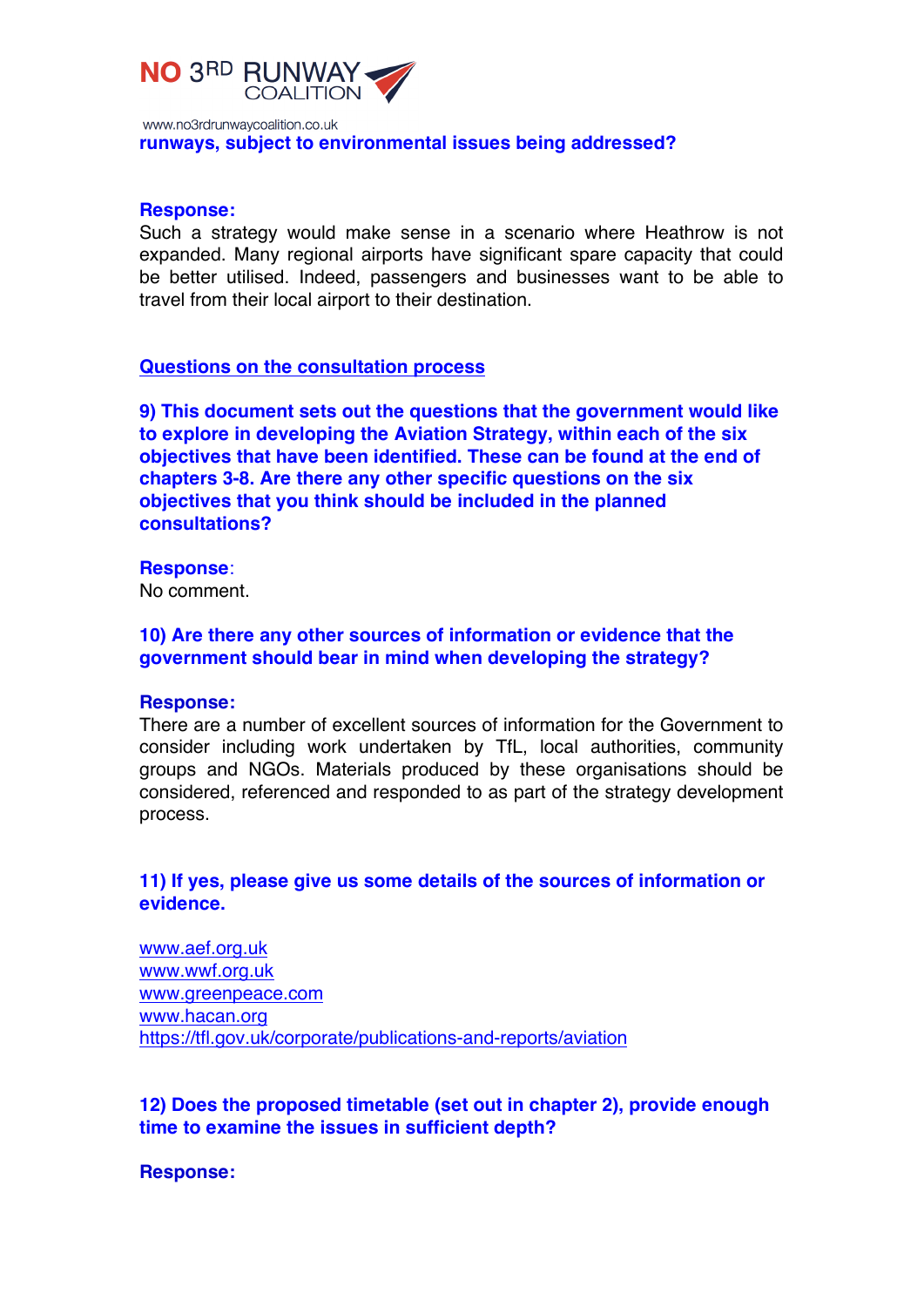

## **13) If no, please provide feedback on the timescale here.**

## **Response:**

The timetable appears to be very ambitious. Phase 2 of the Strategy development, where themed consultations on the main issues will be carried out, is the key component of the process. This cannot be rushed and it may be necessary to commission new studies to fully understand the implications of Strategy options.

# **14) What action could the government take in order to ensure that the maximum number of people, communities and organisations are engaged in the process and are able to have their views heard?**

#### **Response:**

The Government should assess the consultation process used to publicise and consult on the NPS and Airspace Policy documents published earlier in 2017 to identify lessons learned.

There will be a need to carry out consultation exhibitions and it is vital that communities close to airports and those under existing or potential new flightpaths are directly engaged in the process.

# **15) Would your organisation be willing to take part or help organise events to help the development of the strategy?**

#### **Response:**

The Coalition as an organisation does not possess the resource to help organise events but some individual member groups do and have assisted with DfT consultations in the past. We would certainly be willing to help share information about events and details of the consultation, as they are available.

# **16) Are there any issues which we have not covered in this document which you think should be included in the consultation process? If yes, please describe what you think these issues are.**

#### **Response:**

No additional issues beyond those identified in previous comments.

#### **Other comments**

**17) Do you have any other comments on the issues raised by this call**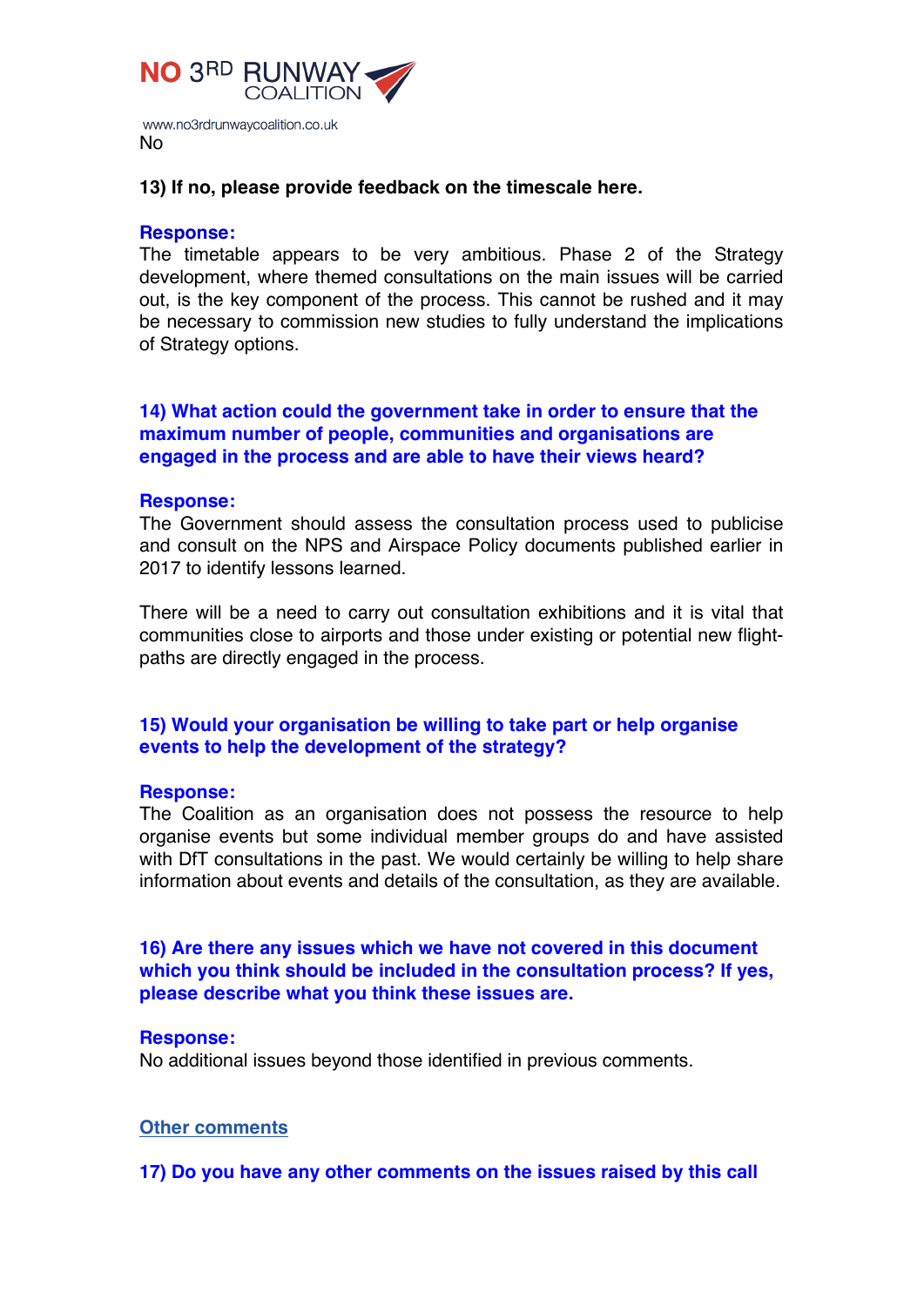

**for evidence? If so, you can either give these in your response to this consultation, or in the themed consultations which we have planned for each of the objectives.** 

#### RESPONSE:

The approach the Government is adopting in developing aviation policy is confusing and could potentially lead to an inconsistent approach across the policies that overlap.

It is not unreasonable to expect that the national strategy be developed and adopted first so that other related strategies such as the NPS on Airports could be prepared in a way that would be logical.

The national Aviation Strategy that the current consultation relates to will be the main over-arching policy, but it seems likely that this will not be adopted before the NPS and the Airspace Policy or before Heathrow seek to make further changes to operations, possibly prior to the construction of a 3<sup>rd</sup> Runway.

The Government's Air Quality Plan still does not refer to Heathrow expansion despite a recommendation from the Environmental Audit Select Committee that it be directly addressed.

There Government is also yet to publish its Clean Growth Plan which is a serious concern given the current policy vacuum in relation to aviation emissions.

It is notable that the Government has had to reopen the consultation on the NPS to take into account the updated passenger forecasts and the recently published Air Quality Plan. It would have been logical for these to have been publicly available before consulting on the draft NPS on Airports.

Sequencing the various strands correctly would mean deferring a decision on Heathrow. This would be likely to save government money and allow the market to develop solutions in line with the market driven approach favoured in the document.

**Questions on supporting growth while tackling environmental impacts**

**The government is interested in exploring the following issues as part of the planned consultation on this objective:**

• **Whether there should be a new framework to allow airports to grow sustainably, and if so what that framework should be**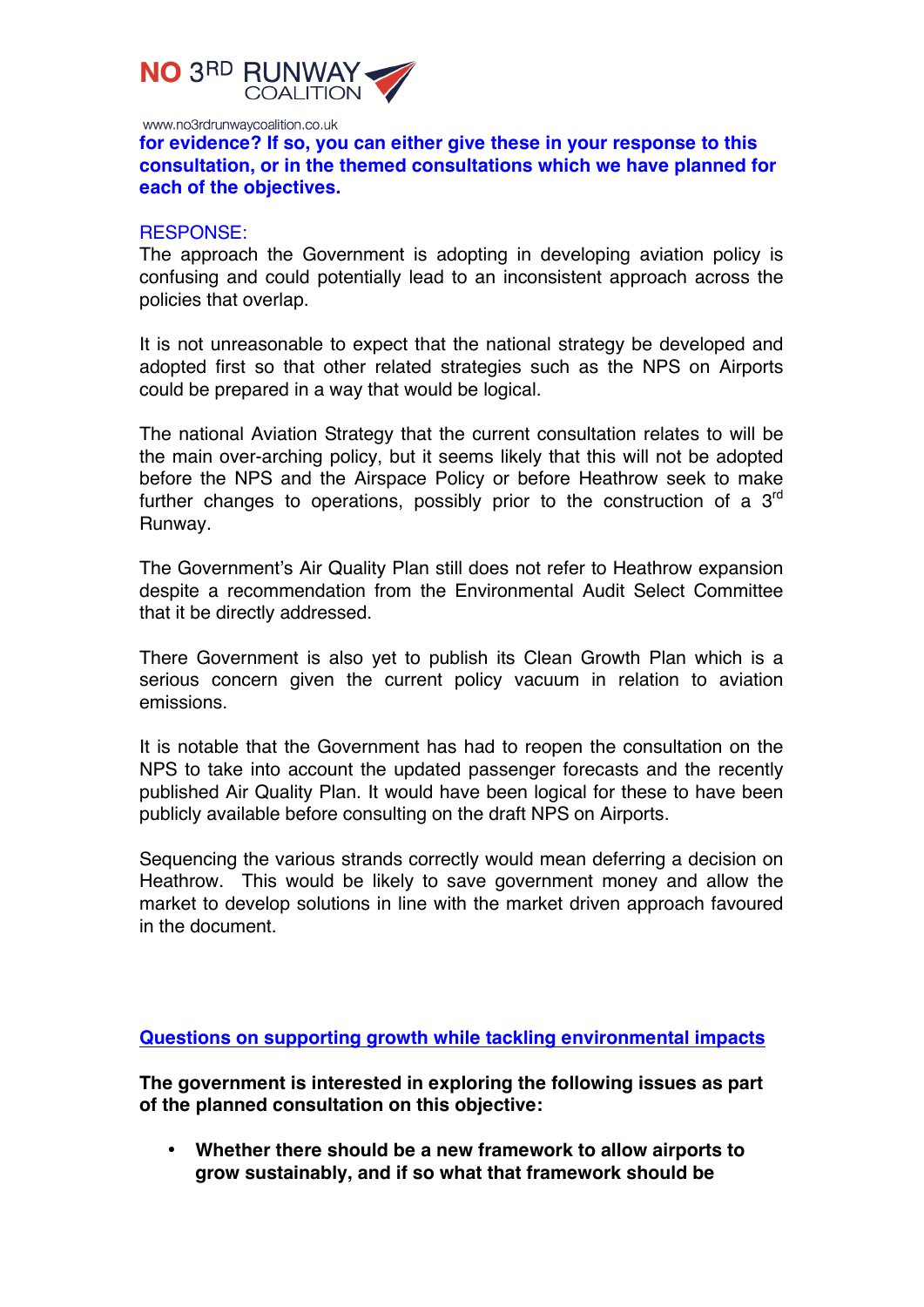

# **RESPONSE**

It has been assumed that the new Aviation Strategy will be the document that provides the framework for the development of aviation in the UK for the next 30 years and beyond. This development cannot be anything other than "sustainable" as to do otherwise would not be consistent with Government policy. It is not evident why – as this question appears to suggest – there would be a need for a separate, new framework.

# • **Whether the government has the right structures in place to support airspace modernisation**

# RESPONSE:

It would be easier to respond to this question if the consultation document had clearly set out the current and proposed structures in place to support airspace modernisation. No detailed comment can be made on this issue until the response to the Airspace Policy Document consultation is published.

# • **How government and industry should address resilience issues both at specific airports and within the wider airport system**

# RESPONSE:

Resilience issues need to be addressed in the emerging Strategy. As identified in the consultation document, the busiest airports such as Heathrow operate their infrastructure close to capacity limits which means that they often see a reduced ability to recover from disruption caused by, for example adverse weather. This causes impacts for local communities when delayed flights are allowed to continue to land and take off well into the early hours of the morning.

Airports should be directed by Government to ensure that any development or changes to operations be used to support greater resilience. We recommend that specific resilience target levels – e.g. in terms of integrating appropriate spare capacity such as landing/take off slots – are developed by Government and included in the developing Strategy.

• **What the government could do to help co-ordinate the planning and delivery of improved surface access to meet the needs of consumers**

## RESPONSE:

It is still unclear what the cost of the road and rail infrastructure needed to serve a third runway will be and who will pay for it. The Airports Commission put the cost at £5-£6bn. The DfT has said that at least £3.5bn will be required, whilst TfL estimates the cost could be as high as £18bn. Heathrow told the Environmental Audit Committee that it would contribute only £1.1bn leading to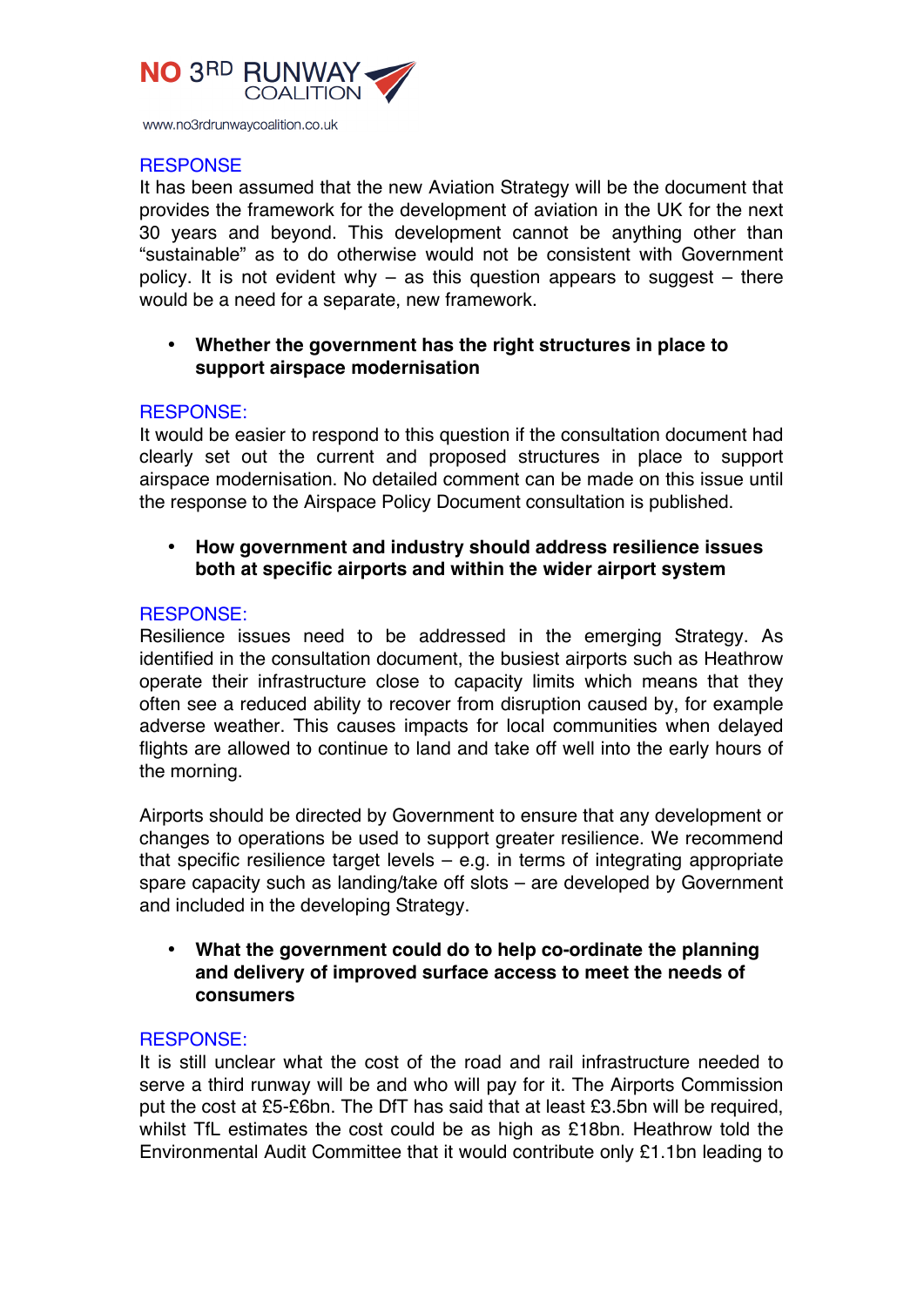

questions about the size of the contribution that will be required from taxpayers.

Crucially the arrival of Crossrail and the eventual upgrade of the Piccadilly Line have been designed to support the population growth of London, not the expansion of Heathrow airport.

In addition, two proposed rail improvements; Western Rail Access and Southern Rail Access, assumed to take place have currently no Government commitment or funding to ensure their delivery.

It is worth noting that money has run out for Network Rail, because costs for schemes like Great Western electrification have gone through the roof, and completion has slipped – so the available funding for enhancements in CP6 (2019 – 2024) is being swallowed up by work that should have been completed earlier. This means that there is little chance of funding for either scheme coming from Network Rail before 2025; the date by which expansion is supposed to have been completed.

An expanded Heathrow would result in 175,000 additional daily trips on local transport networks. Heathrow's aspiration is that there is no net increase in passenger and staff highway trips. Yet this would require a public transport mode share of 65% - something that no airport in the world has achieved.

The Airports Commission found that to deliver no increase in airport related traffic, a road user-charging scheme (at around £40) would be required around the airport. This would be in addition to existing London congestion charging schemes.

Analysis by TfL shows that a third runway would result in increased delays at junctions and average speeds becoming slower on the local road network.

The Government also needs to be clear that "consumers", as referred to in this question, are not just those who are using the airport's services, but also those who live close to the airport and use services that serve the airport. Improving surface access solely for the benefit of airport users should not be supported where this is going to have detrimental impacts for other users.

• **How to encourage and improve connectivity across the regions and nations of the UK in a way that benefits the country as a whole**

## RESPONSE:

No comment on this issue.

• **How to ensure all regions of the UK have suitable connectivity to major**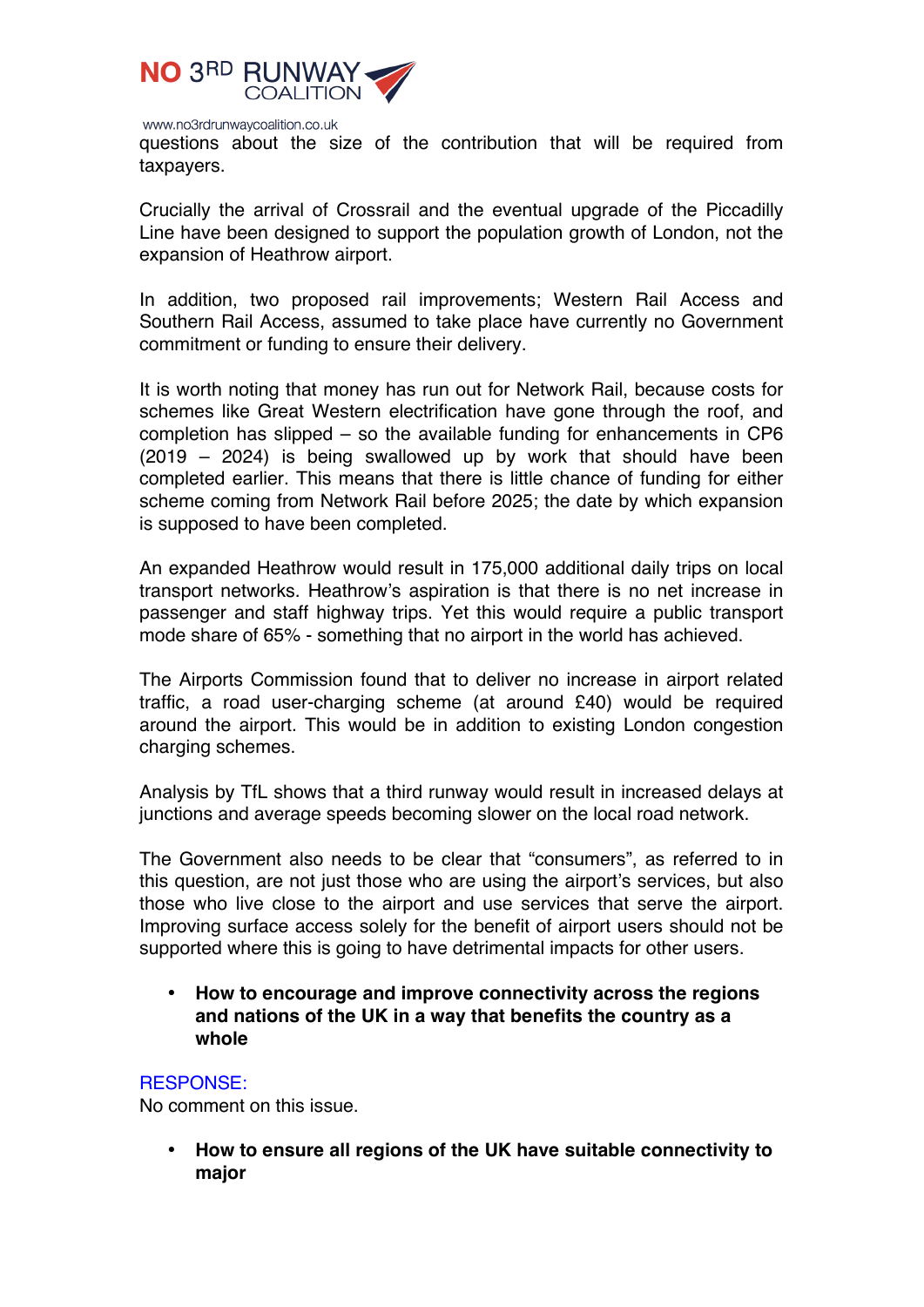

www.no3rdrunwaycoalition.co.uk **Airports**

RESPONSE:

No comment on this issue.

- **How to achieve the right balance between growing the sector, and ensuring effective action is taken to tackle carbon emissions, reduce noise and improve air quality**
- **Whether the right incentives and regulations are in place to ensure industry continues to reduce noise, including the feasibility of noise**

## **targets**

# RESPONSE:

Communities around Heathrow already suffer from excessive noise and illegal levels of air pollution. A three-runway Heathrow, however, would have severe noise and air quality impacts and put undue strain on the local public transport and road networks.

# **Noise**

Expansion mean another 250,000 planes a year using Heathrow, increasing the number of people directly affected by noise from 725,000 to 1.1 million. This could potentially result in 2 million people being significantly impacted by aviation noise. Local communities have clearly stated that it is the number of aircraft causing noise disturbance that causes the annoyance.

Owing to the cramped airspace, aircraft at Heathrow depart at lower trajectories than any other major international airport in the world. The 'quieter' A380s are increasingly being flown at lower trajectories (at 2,000ft up to 9km from the airport), with National Physical Laboratory (NPL) recordings showing that they are even noisier than the A747s they are replacing. A low flying 'quieter' aircraft can be much noisier on the ground than a higher flying 'noisier' aircraft.

The noise mitigation package offered by Heathrow is lamentably insufficient and is not available for the majority of people who will be significantly impacted by aviation noise. Communities blighted by noise pollution deserve truly world-class mitigation today; not a decade or more after the third runway has opened.

The DfT currently employs metrics based on noise from road traffic when assessing the impact of proposals for airport expansion. This is unacceptable. Noise from aircraft is of a different magnitude and is many times more intrusive than noise from road transport. Consequently, assessment, appraisal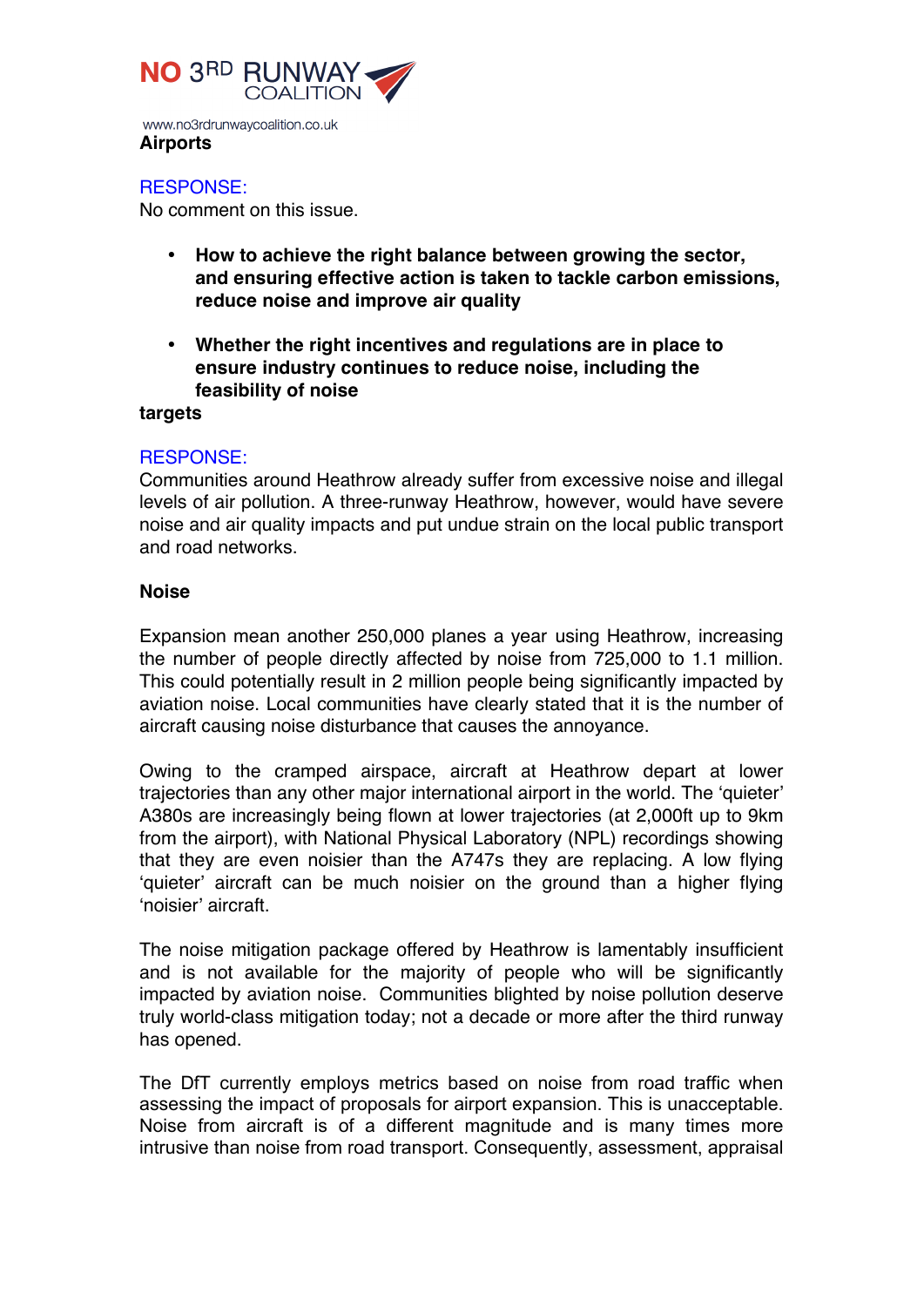

and resultant compensation for local communities should reflect the reality of the noise pollution endured based on accurate information.

The current Government proposals plans for an independent noise authority are woefully behind schedule and serious concerns remain about the genuine independence of such a body that will be predominately staffed by personnel from the aviation industry and the CAA.

# **Air Quality**

Heathrow has long represented an air pollution challenge, with aircraft, passenger and freight traffic all adding to background pollution from traffic on local roads, some of which regularly breach air pollution limits.

It's beyond doubt that expansion would worsen pollution compared with a noexpansion future. Analysis by the Airports Commission (2014) found that by 2030:

- The scheme would increase emissions of nitrogen oxides by 26% above the 'do minimum' two-runway scenario predominantly as a result of increased aircraft emissions;
- Expected exceedences of the National Emissions Ceiling Directive (NECD) limits for both NOx and particulate matter would be exacerbated by expansion. The UK has so far been compliant with the NECD but current projections suggest future breaches are likely.

A third runway at Heathrow will result in at least 250,000 more planes using the airport. It seems likely that the only way not to exceed legal limits on air pollution will be to limit the number of planes using the third runway.

# **What the best approach and combination of policy measures are to ensure we effectively address carbon emissions from aviation**

## RESPONSE:

If expansion at Heathrow takes place, emissions from aviation would constitute around 25% of total UK emissions by 2050. This will require significant reductions and restrictions in other sectors of the economy, including the complete decarbonisation of the transport.

If flights numbers grow as predicted at all UK airports, the targets could only be met if demand were deliberately restricted through a carbon tax or a tough emissions trading scheme with a carbon price of over £600 per tonne. Neither policy initiative is on the horizon.